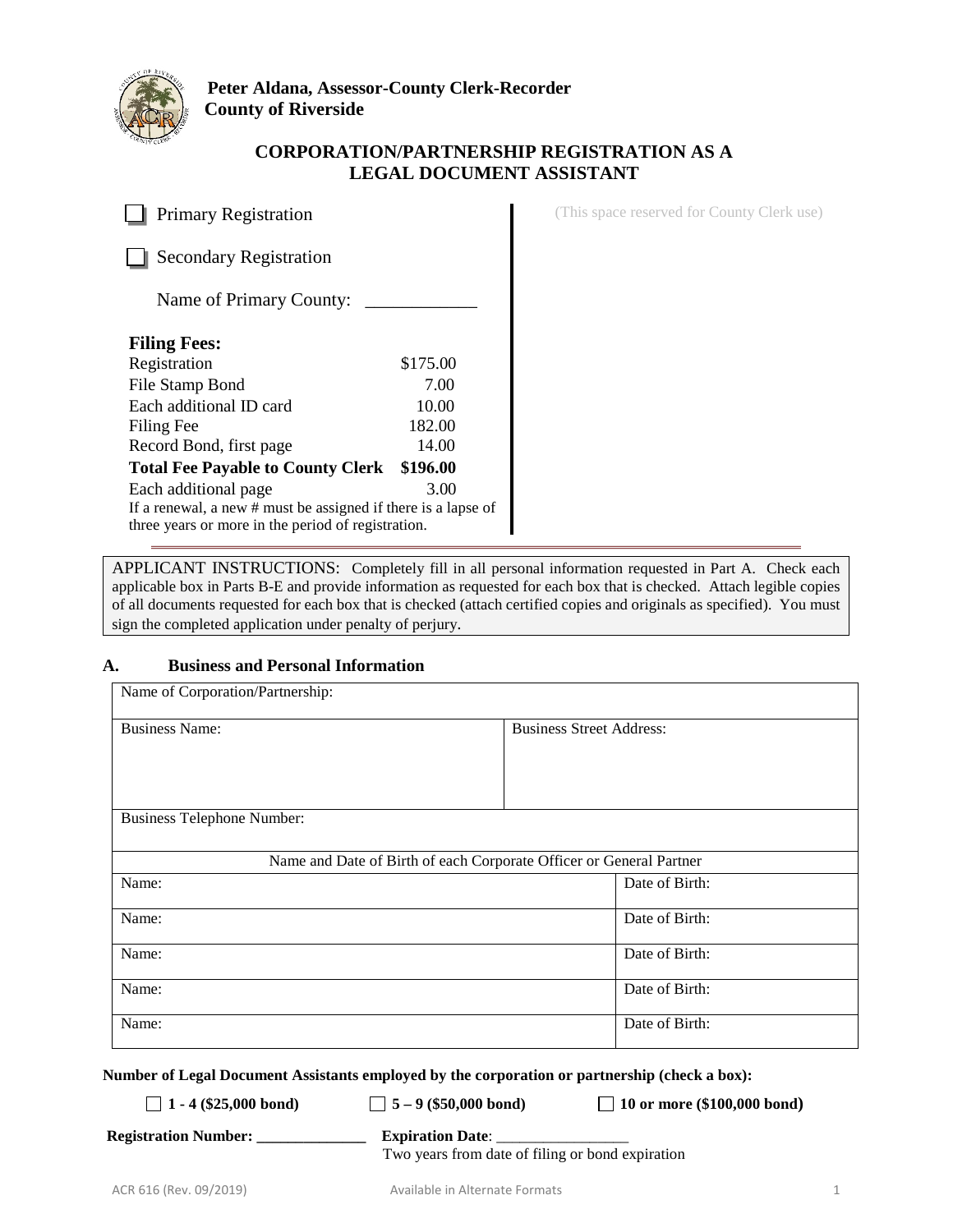|           | You must qualify under sections 1, 2, 3, $OR$ 4 and submit required documentation                                                                                                                                                                                                          |  |  |  |  |
|-----------|--------------------------------------------------------------------------------------------------------------------------------------------------------------------------------------------------------------------------------------------------------------------------------------------|--|--|--|--|
| <b>B.</b> | Education and Experience (This information must be provided for at least one<br>corporate officer or general partner):                                                                                                                                                                     |  |  |  |  |
|           | Name of corporate officer or general partner for whom education and experience                                                                                                                                                                                                             |  |  |  |  |
| 1.        | Paralegal program/ABA School<br>$\Box$ I have earned a certificate of completion from a paralegal program that is approved by<br>the American Bar Association (attach copy of certificate of completion)                                                                                   |  |  |  |  |
| 2.        | <b>Paralegal Program/Non-ABA School</b><br>I have earned a certificate of completion from a paralegal program that is institutionally<br>accredited but that is not approved by the American Bar<br>Association<br>(attach<br>copy of certificate of completion)<br><b>AND</b>             |  |  |  |  |
|           | I successfully completed a minimum of 24 semester units (or the equivalent) in legal<br>specialization courses (attach copy of transcript)<br>Number of semester units (or the equivalent): ___________________________________                                                            |  |  |  |  |
| 3.        | <b>College or University</b>                                                                                                                                                                                                                                                               |  |  |  |  |
|           | (Name of major)<br><b>AND</b><br>I have completed at least one year of law-related experience working under the<br>supervision of a licensed attorney (attach original statement on the attorney's letterhead<br>signed by the attorney describing the scope and dates of your experience) |  |  |  |  |
|           | <b>OR</b>                                                                                                                                                                                                                                                                                  |  |  |  |  |
|           | I completed at least one year of experience providing self-help service as defined by<br>Business and Professions Code section 6400 (d) before January 1, 1999 (attach original<br>statement describing the scope and dates of your experience)                                            |  |  |  |  |
| 4.        | <b>High School or General Equivalence Diploma</b>                                                                                                                                                                                                                                          |  |  |  |  |
|           | I have a high school diploma (attach copy of diploma)<br><b>OR</b>                                                                                                                                                                                                                         |  |  |  |  |
|           | I have a general equivalency diploma (attach copy of diploma)<br><b>AND</b>                                                                                                                                                                                                                |  |  |  |  |
|           | I have completed at least two years of law-related experience working under the<br>supervision of a licensed attorney (attach original statement on the attorney's letterhead<br>signed by the attorney describing the scope and dates of your experience)<br><b>OR</b>                    |  |  |  |  |
|           | I completed at least two years of experience providing self-help service as defined by<br>Business and Professions Code §6400(d) before January 1, 1999 (attach original<br>statement describing the scope and dates of your experience)                                                   |  |  |  |  |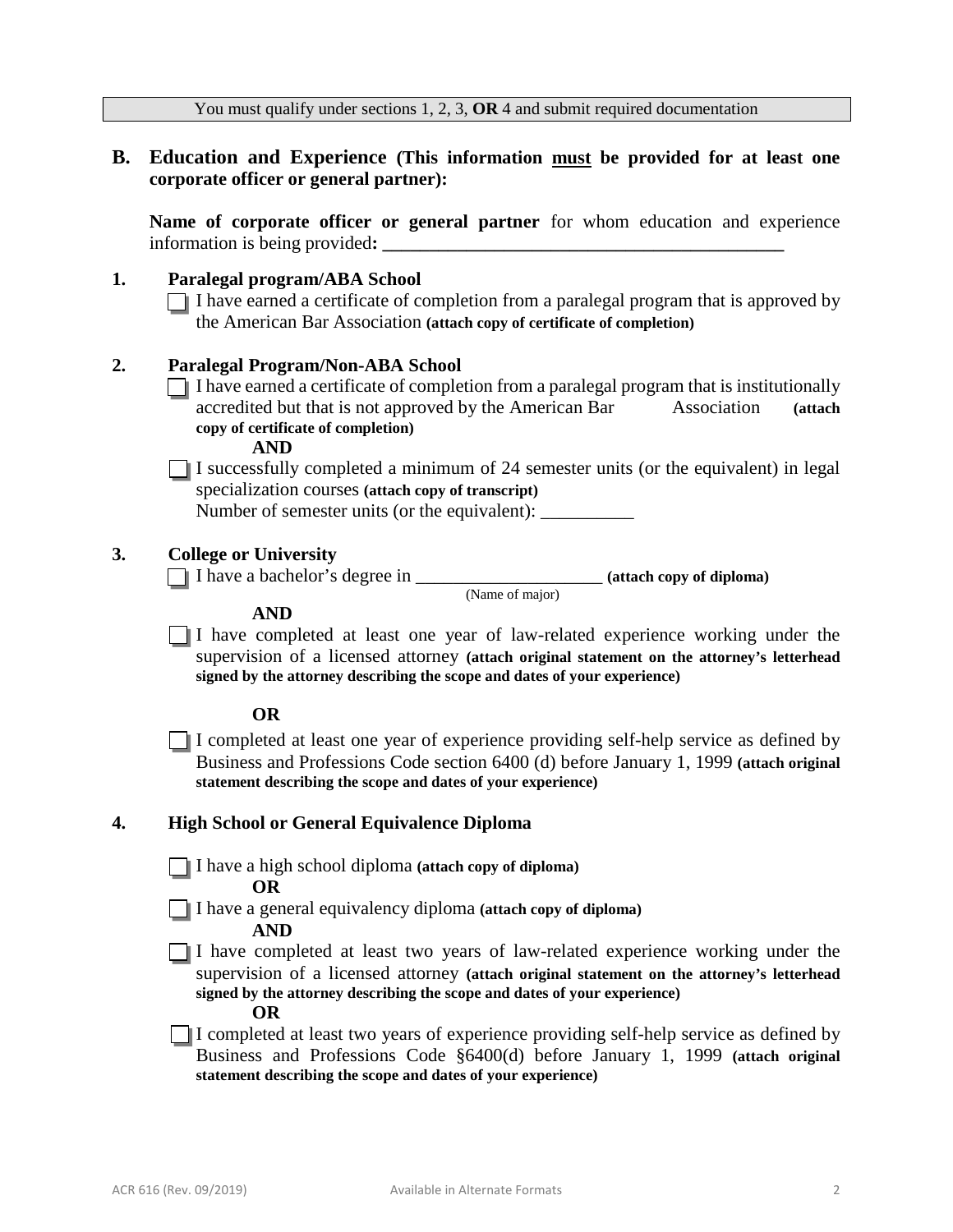**Answer each question and check applicable boxes in Sections C, D, E, F and G Note**: This information must be provided for each corporate officer or general partner

**C. Disbarment/Suspension** (Note: This information must be provided for each corporate officer or general partner).

Is any officer or general partner presently disbarred or suspended from the practice of law pursuant to Business and Professions Code§6100-6117?

**YES**  $\Box$  Date of Disbarment or suspension:  $\Box$  **NO**  $\Box$ 

Name of corporate officer(s) or general partners(s)

**D.** Civil Judgment (Note: This information must be provided for each corporate officer or general partner).

 Has any officer/partner been held liable in a final judgment or a stipulated judgment entered in a civil action that alleged fraud, use of an untrue or misleading representation, or use of an unfair, unlawful or deceptive business practice?  $YES \tN$  **NO (Attach certified copy of each judgment)** 

Name of officer/partner for whom judgment information is provided:

 Has any officer/partner had a civil judgment entered against them in an action arising out of negligence, reckless or willful failure to properly perform obligations as a legal document assistant or an unlawful detainer assistant? **YES**  $\Box$  **NO** $\Box$ **(Attach certified copy of each judgment)**

Name of officer/partner for whom judgment information is provided: \_\_\_\_\_\_\_\_\_\_\_\_\_\_\_\_\_\_\_\_\_\_

**E. Criminal Conviction** (**Note**: This information must be provided for each corporate officer/partner. Conviction means a plea or guilty verdict or conviction following a plea of *nolo contendere*. Any conviction dismissed under Penal Code § 1203.4 must be included.)

| Has any officer/partner been convicted of a felony?<br>$\blacksquare$<br>(Attach certified copies of each conviction and disposition)                                           |       |  |
|---------------------------------------------------------------------------------------------------------------------------------------------------------------------------------|-------|--|
| Name of officer/partner for whom conviction information is provided:                                                                                                            |       |  |
| Has any officer/partner been convicted of a misdemeanor unlawful practice of law or<br>٠<br>contempt of the authority of a court under Business and Professions Code § 6126, or |       |  |
| found liable under Section §6126.5?                                                                                                                                             | YES   |  |
| (Attach certified copies of each conviction and disposition)<br>Name of officer or partner for whom conviction information is provided:                                         |       |  |
| Has any officer or partner been convicted of a misdemean or violation of the<br>٠                                                                                               |       |  |
| provisions on legal document assistants and unlawful detainer assistants under                                                                                                  |       |  |
| Business and Professions Code §6400-6416?<br>(Attach certified copies of each conviction and disposition)                                                                       | YES . |  |
| Name of officer or partner for whom conviction information is provided:                                                                                                         |       |  |